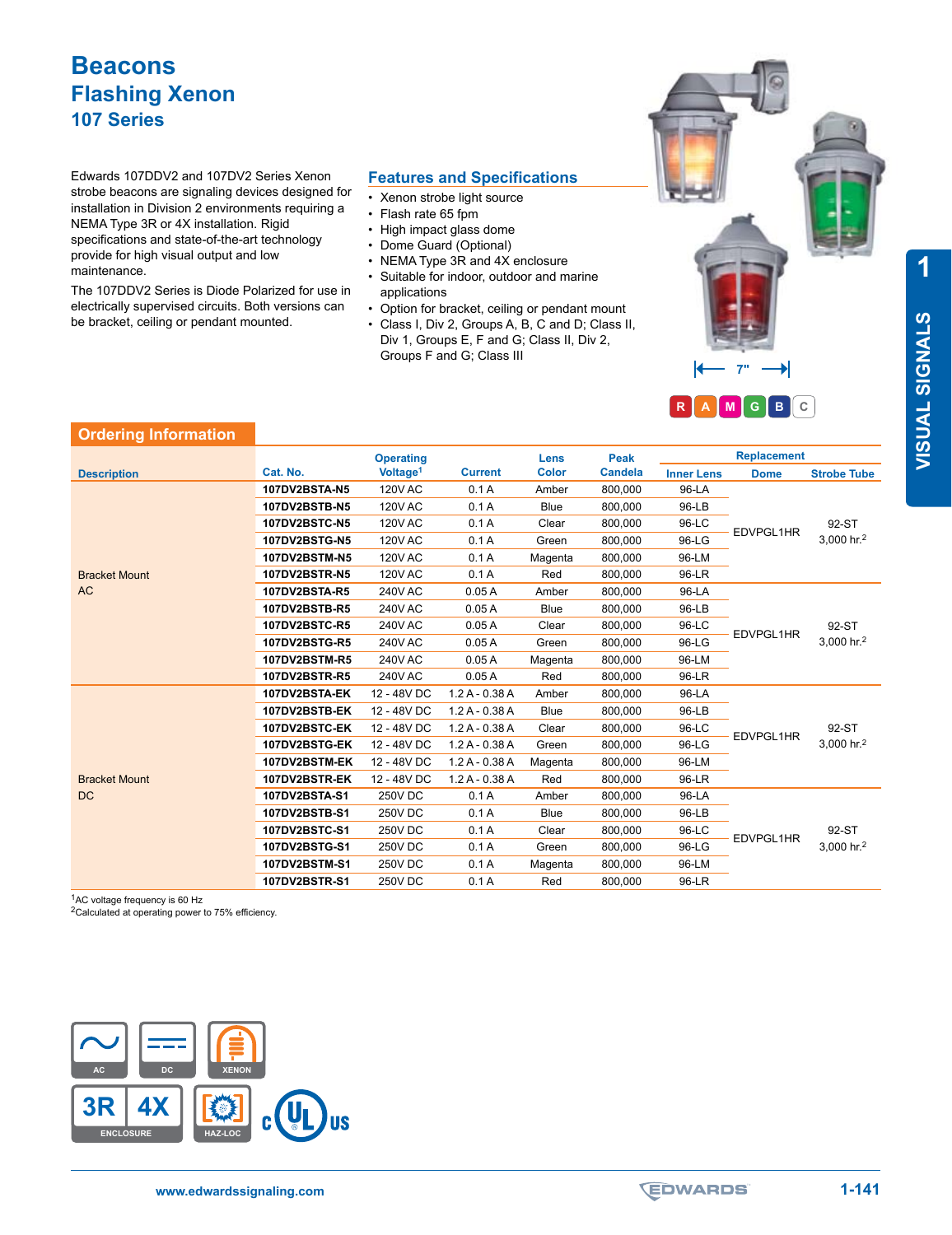### **Ordering Information** Continued

|                      |                      | <b>Operating</b>     |                | Lens         | Peak           |                   | <b>Replacement</b> |                                 |
|----------------------|----------------------|----------------------|----------------|--------------|----------------|-------------------|--------------------|---------------------------------|
| <b>Description</b>   | Cat. No.             | Voltage <sup>1</sup> | <b>Current</b> | <b>Color</b> | <b>Candela</b> | <b>Inner Lens</b> | <b>Dome</b>        | <b>Strobe Tube</b>              |
|                      | 107DV2CSTA-N5        | <b>120V AC</b>       | 0.1A           | Amber        | 800,000        | 96-LA             |                    |                                 |
|                      | 107DV2CSTB-N5        | <b>120V AC</b>       | 0.1A           | <b>Blue</b>  | 800,000        | 96-LB             | EDVPGL1HR          |                                 |
|                      | <b>107DV2CSTC-N5</b> | <b>120V AC</b>       | 0.1A           | Clear        | 800,000        | 96-LC             |                    | 92-ST<br>3,000 hr. <sup>2</sup> |
|                      | <b>107DV2CSTG-N5</b> | <b>120V AC</b>       | 0.1A           | Green        | 800,000        | 96-LG             |                    |                                 |
|                      | <b>107DV2CSTM-N5</b> | <b>120V AC</b>       | 0.1A           | Magenta      | 800,000        | 96-LM             |                    |                                 |
| <b>Ceiling Mount</b> | <b>107DV2CSTR-N5</b> | <b>120V AC</b>       | 0.1A           | Red          | 800,000        | 96-LR             |                    |                                 |
| AC                   | 107DV2CSTA-R5        | 240V AC              | 0.05A          | Amber        | 800,000        | 96-LA             |                    |                                 |
|                      | 107DV2CSTB-R5        | 240V AC              | 0.05A          | <b>Blue</b>  | 800,000        | 96-LB             | EDVPGL1HR          | 92-ST<br>3,000 hr. <sup>2</sup> |
|                      | 107DV2CSTC-R5        | <b>240V AC</b>       | 0.05A          | Clear        | 800,000        | 96-LC             |                    |                                 |
|                      | 107DV2CSTG-R5        | 240V AC              | 0.05A          | Green        | 800,000        | 96-LG             |                    |                                 |
|                      | 107DV2CSTM-R5        | <b>240V AC</b>       | 0.05A          | Magenta      | 800,000        | 96-LM             |                    |                                 |
|                      | 107DV2CSTR-R5        | <b>240V AC</b>       | 0.05A          | Red          | 800,000        | 96-LR             |                    |                                 |
|                      | 107DV2CSTA-EK        | 12 - 48V DC          | 1.2A           | Amber        | 800,000        | 96-LA             |                    |                                 |
|                      | 107DV2CSTB-EK        | 12 - 48V DC          | 1.2A           | <b>Blue</b>  | 800,000        | 96-LB             |                    |                                 |
|                      | 107DV2CSTC-EK        | 12 - 48V DC          | 1.2A           | Clear        | 800,000        | 96-LC             |                    | 92-ST                           |
|                      | 107DV2CSTG-EK        | 12 - 48V DC          | 1.2A           | Green        | 800,000        | 96-LG             | EDVPGL1HR          | 3,000 hr. <sup>2</sup>          |
|                      | 107DV2CSTM-EK        | 12 - 48V DC          | 1.2A           | Magenta      | 800,000        | 96-LM             |                    |                                 |
| <b>Ceiling Mount</b> | 107DV2CSTR-EK        | 12 - 48V DC          | 1.2A           | Red          | 800,000        | 96-LR             |                    |                                 |
| DC                   | 107DV2CSTA-S1        | 250V DC              | 0.1A           | Amber        | 800,000        | 96-LA             |                    |                                 |
|                      | 107DV2CSTB-S1        | <b>250V DC</b>       | 0.1A           | <b>Blue</b>  | 800,000        | 96-LB             |                    | 92-ST<br>3,000 hr. <sup>2</sup> |
|                      | 107DV2CSTC-S1        | 250V DC              | 0.1A           | Clear        | 800,000        | 96-LC             |                    |                                 |
|                      | 107DV2CSTG-S1        | 250V DC              | 0.1A           | Green        | 800,000        | 96-LG             | EDVPGL1HR          |                                 |
|                      | <b>107DV2CSTM-S1</b> | 250V DC              | 0.1A           | Magenta      | 800,000        | 96-LM             |                    |                                 |
|                      | 107DV2CSTR-S1        | 250V DC              | 0.1A           | Red          | 800,000        | 96-LR             |                    |                                 |
|                      | 107DV2PSTA-N5        | <b>120V AC</b>       | 0.1A           | Amber        | 800,000        | 96-LA             |                    | 92-ST<br>3,000 hr. <sup>2</sup> |
|                      | 107DV2PSTB-N5        | <b>120V AC</b>       | 0.1A           | <b>Blue</b>  | 800,000        | 96-LB             |                    |                                 |
|                      | 107DV2PSTC-N5        | <b>120V AC</b>       | 0.1A           | Clear        | 800,000        | 96-LC             |                    |                                 |
|                      | 107DV2PSTG-N5        | <b>120V AC</b>       | 0.1A           | Green        | 800,000        | 96-LG             | EDVPGL1HR          |                                 |
|                      | 107DV2PSTM-N5        | <b>120V AC</b>       | 0.1A           | Magenta      | 800,000        | 96-LM             |                    |                                 |
| <b>Pendant Mount</b> | 107DV2PSTR-N5        | <b>120V AC</b>       | 0.1A           | Red          | 800,000        | 96-LR             |                    |                                 |
| AC                   | 107DV2PSTA-R5        | 240V AC              | 0.05A          | Amber        | 800,000        | 96-LA             |                    | 92-ST<br>3,000 hr. <sup>2</sup> |
|                      | 107DV2PSTB-R5        | 240V AC              | 0.05A          | <b>Blue</b>  | 800,000        | 96-LB             |                    |                                 |
|                      | 107DV2PSTC-R5        | <b>240V AC</b>       | 0.05A          | Clear        | 800,000        | 96-LC             |                    |                                 |
|                      | 107DV2PSTG-R5        | <b>240V AC</b>       | 0.05A          | Green        | 800,000        | 96-LG             | EDVPGL1HR          |                                 |
|                      | 107DV2PSTM-R5        | <b>240V AC</b>       | 0.05A          | Magenta      | 800,000        | 96-LM             |                    |                                 |
|                      | 107DV2PSTR-R5        | <b>240V AC</b>       | 0.05A          | Red          | 800,000        | 96-LR             |                    |                                 |
|                      | 107DV2PSTA-EK        | 12 - 48V DC          | 1.2A           | Amber        | 800,000        | 96-LA             |                    |                                 |
|                      | 107DV2PSTB-EK        | 12 - 48V DC          | 1.2A           | <b>Blue</b>  | 800,000        | 96-LB             |                    | 92-ST                           |
|                      | 107DV2PSTC-EK        | 12 - 48V DC          | 1.2A           | Clear        | 800,000        | 96-LC             | EDVPGL1HR          |                                 |
|                      | 107DV2PSTG-EK        | 12 - 48V DC          | 1.2A           | Green        | 800,000        | 96-LG             |                    | 3,000 hr. <sup>2</sup>          |
|                      | 107DV2PSTM-EK        | 12 - 48V DC          | 1.2A           | Magenta      | 800,000        | 96-LM             |                    |                                 |
| <b>Pendant Mount</b> | 107DV2PSTR-EK        | 12 - 48V DC          | 1.2A           | Red          | 800,000        | 96-LR             |                    |                                 |
| <b>DC</b>            | 107DV2PSTA-S1        | 250V DC              | 0.1A           | Amber        | 800,000        | 96-LA             |                    |                                 |
|                      | 107DV2PSTB-S1        | 250V DC              | 0.1A           | Blue         | 800,000        | 96-LB             |                    |                                 |
|                      | 107DV2PSTC-S1        | <b>250V DC</b>       | 0.1A           | Clear        | 800,000        | 96-LC             | EDVPGL1HR          | 92-ST                           |
|                      | 107DV2PSTG-S1        | <b>250V DC</b>       | 0.1A           | Green        | 800,000        | 96-LG             |                    | 3,000 hr. <sup>2</sup>          |
|                      | 107DV2PSTM-S1        | 250V DC              | 0.1A           | Magenta      | 800,000        | 96-LM             |                    |                                 |
|                      | 107DV2PSTR-S1        | 250V DC              | 0.1A           | Red          | 800,000        | 96-LR             |                    |                                 |

1AC voltage frequency is 60 Hz

<sup>2</sup>Calculated at operating power to 75% efficiency.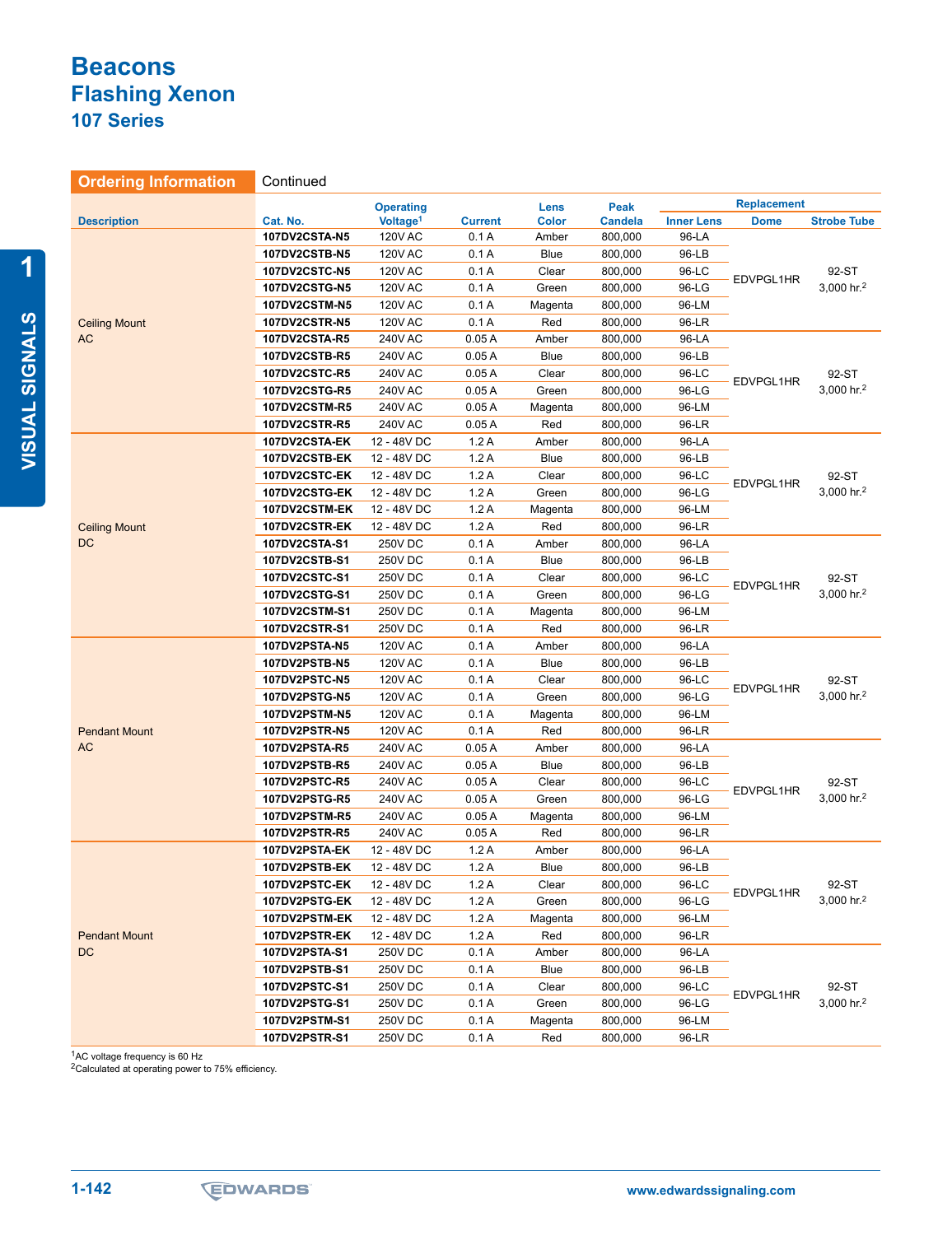| <b>Ordering Information</b> | Continued      |                  |                |               |                |                   |                    |                                 |
|-----------------------------|----------------|------------------|----------------|---------------|----------------|-------------------|--------------------|---------------------------------|
|                             |                | <b>Operating</b> |                | <b>Lens</b>   | Peak           |                   | <b>Replacement</b> |                                 |
| <b>Description</b>          | Cat. No.       | <b>Voltage</b>   | <b>Current</b> | <b>Colors</b> | <b>Candela</b> | <b>Inner Lens</b> | <b>Dome</b>        | <b>Strobe Tube</b>              |
|                             | 107DDV2BSTA-G1 | 24V DC           | 1.4A           | Amber         | 800,000        | 96-LA             |                    |                                 |
|                             | 107DDV2BSTB-G1 | 24V DC           | 1.4A           | Blue          | 800,000        | 96-LB             |                    | 92-ST                           |
| <b>Diode Polarized</b>      | 107DDV2BSTC-G1 | 24V DC           | 1.4A           | Clear         | 800,000        | 96-LC             |                    |                                 |
| <b>Bracket Mount</b>        | 107DDV2BSTG-G1 | 24V DC           | 1.4A           | Green         | 800,000        | 96-LG             | EDVPGL1HR          | 3,000 hr.1                      |
|                             | 107DDV2BSTM-G1 | 24V DC           | 1.4A           | Magenta       | 800,000        | 96-LM             |                    |                                 |
|                             | 107DDV2BSTR-G1 | 24V DC           | 1.4A           | Red           | 800,000        | 96-LR             |                    |                                 |
|                             | 107DDV2CSTA-G1 | <b>24V DC</b>    | 1.4A           | Amber         | 800,000        | 96-LA             | EDVPGL1HR          | 92-ST<br>3,000 hr. <sup>1</sup> |
|                             | 107DDV2CSTB-G1 | 24V DC           | 1.4A           | <b>Blue</b>   | 800,000        | 96-LB             |                    |                                 |
| <b>Diode Polarized</b>      | 107DDV2CSTC-G1 | 24V DC           | 1.4A           | Clear         | 800,000        | 96-LC             |                    |                                 |
| <b>Ceiling Mount</b>        | 107DDV2CSTG-G1 | 24V DC           | 1.4A           | Green         | 800,000        | 96-LG             |                    |                                 |
|                             | 107DDV2CSTM-G1 | 24V DC           | 1.4A           | Magenta       | 800,000        | 96-LM             |                    |                                 |
|                             | 107DDV2CSTR-G1 | 24V DC           | 1.4A           | Red           | 800,000        | 96-LR             |                    |                                 |
|                             | 107DDV2PSTA-G1 | <b>24V DC</b>    | 1.4A           | Amber         | 800,000        | 96-LA             |                    |                                 |
|                             | 107DDV2PSTB-G1 | 24V DC           | 1.4A           | Blue          | 800,000        | 96-LB             |                    |                                 |
| Diode Polarized             | 107DDV2PSTC-G1 | 24V DC           | 1.4A           | Clear         | 800,000        | 96-LC             | EDVPGL1HR          | 92-ST                           |
| <b>Pendant Mount</b>        | 107DDV2PSTG-G1 | 24V DC           | 1.4A           | Green         | 800,000        | 96-LG             |                    | 3,000 hr. <sup>1</sup>          |
|                             | 107DDV2PSTM-G1 | 24V DC           | 1.4A           | Magenta       | 800,000        | 96-LM             |                    |                                 |
|                             | 107DDV2PSTR-G1 | 24V DC           | 1.4A           | Red           | 800,000        | 96-LR             |                    |                                 |

<sup>1</sup>Calculated at operating power to 75% efficiency.

| <b>Accessories</b>         |          |
|----------------------------|----------|
| <b>Description</b>         | Cat. No. |
| <b>Optional Dome Guard</b> | EDVPGU1  |

| <b>Hazardous</b><br><b>Location Listings</b>             |                  |                 |              |                            |                                   |
|----------------------------------------------------------|------------------|-----------------|--------------|----------------------------|-----------------------------------|
| Cat. No.                                                 | <b>Class</b>     | <b>Division</b> | <b>Group</b> | <b>Ambient Temperature</b> | <b>Operating Temperature Code</b> |
| 107DV2 <sup>†</sup> ST*-N5                               |                  |                 |              | 40°C (104°F)               | T2 (300°C, 572°F)                 |
| 107DV2 <sup>†</sup> ST <sup>*</sup> -R5                  | 2                | 2               | A, B, C, D   | 55°C (131°F)               | T1 (450°C, 842°F)                 |
| 107DV2 <sup>+</sup> ST*-EK<br>107DV2 <sup>†</sup> ST*-S1 |                  |                 |              | 65°C (149°F)               | T1 (450°C, 842°F)                 |
| 107DDV2BST*-G1                                           | II <sup>2</sup>  | 1 <sup>2</sup>  | E, F, G      | 40°C (104°F)               | T4A (120°C, 248°F)                |
| 107DDV2CST*-G1                                           |                  | 2 <sup>2</sup>  | F, G         | 55°C (131°F)               | T4 (135°C, 275°F)                 |
| 107DDV2PST*-G1                                           | III <sup>2</sup> | 1 and $2^2$     |              | 65°C (149°F)               | T3C (160°C, 320°F)                |

\*Letter in this position designates color of the globe: A - amber, B - blue, C - clear, G - green, R - red or M - magenta.<br><sup>2</sup>Pendant mount models only. Pendant mount models are also listed for use in Class II, Division E,

Division 1 and 2 hazardous locations.

†Insert "B" for bracket mount, "C" for ceiling mount, or "P" for pendant mount.